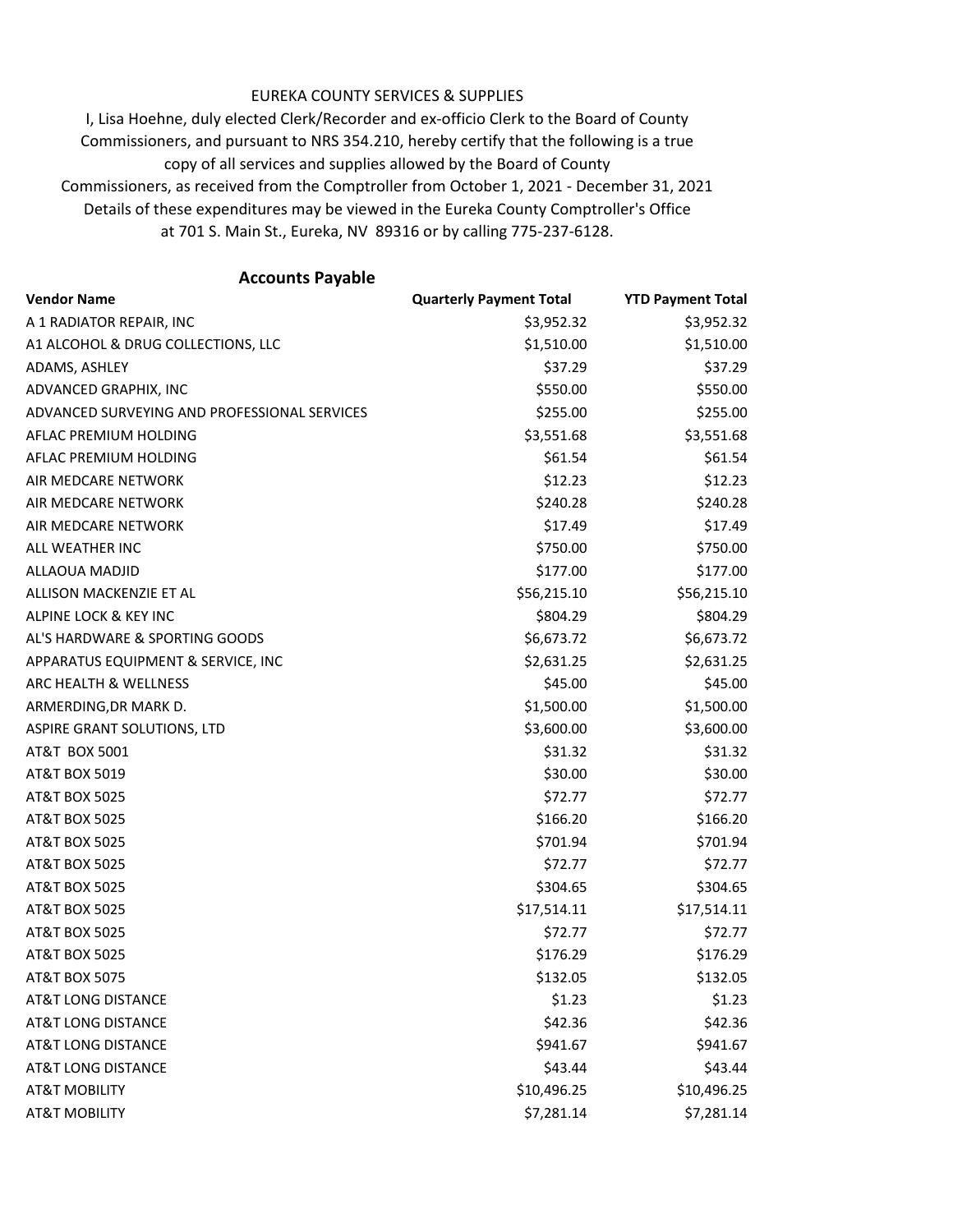| <b>AT&amp;T MOBILITY</b>             | \$380.16    | \$380.16    |
|--------------------------------------|-------------|-------------|
| ATLAS TOWING SERVICE, INC            | \$2,540.00  | \$2,540.00  |
| ATLAS TOWING SERVICE, INC            | \$4,589.00  | \$4,589.00  |
| ATLAS TOWING SERVICE, INC            | \$23.00     | \$23.00     |
| AUCH, SHARON                         | \$962.82    | \$962.82    |
| <b>AVFUEL CORPORATION</b>            | \$14,955.77 | \$14,955.77 |
| AXON ENTERPRISE, INC                 | \$830.50    | \$830.50    |
| <b>BANKCARD CENTER</b>               | \$204.00    | \$204.00    |
| <b>BANKCARD CENTER</b>               | \$591.10    | \$591.10    |
| <b>BANKCARD CENTER</b>               | \$213.32    | \$213.32    |
| <b>BANKCARD CENTER</b>               | \$59,757.24 | \$59,757.24 |
| <b>BANKCARD CENTER</b>               | \$322.99    | \$322.99    |
| <b>BANKCARD CENTER</b>               | \$3,516.16  | \$3,516.16  |
| <b>BARRON, AMANDA</b>                | \$118.04    | \$118.04    |
| <b>BATH LUMBER</b>                   | \$7,095.00  | \$7,095.00  |
| <b>BATH LUMBER</b>                   | \$5,237.60  | \$5,237.60  |
| BATTLE BORN EMERGENCY TECHNOLOGIES   | \$5,406.83  | \$5,406.83  |
| BATTLE BORN MEDIA LLC                | \$250.25    | \$250.25    |
| BAUMANN, DARLA                       | \$940.00    | \$940.00    |
| BAUMANN, JAMES                       | \$5.60      | \$5.60      |
| <b>BEUTEL, THEODORE</b>              | \$50.00     | \$50.00     |
| BFE SCREEN PRINTING & EMBROIDERY     | \$1,701.50  | \$1,701.50  |
| BNY MELLON - BANK OF NEW YORK MELLON | \$4.94      | \$4.94      |
| BNY MELLON - BANK OF NEW YORK MELLON | \$14.86     | \$14.86     |
| BNY MELLON - BANK OF NEW YORK MELLON | \$19.09     | \$19.09     |
| BNY MELLON - BANK OF NEW YORK MELLON | \$60.42     | \$60.42     |
| BNY MELLON - BANK OF NEW YORK MELLON | \$55.99     | \$55.99     |
| BNY MELLON - BANK OF NEW YORK MELLON | \$4.20      | \$4.20      |
| BNY MELLON - BANK OF NEW YORK MELLON | \$4.83      | \$4.83      |
| BNY MELLON - BANK OF NEW YORK MELLON | \$13.80     | \$13.80     |
| BNY MELLON - BANK OF NEW YORK MELLON | \$3.90      | \$3.90      |
| BNY MELLON - BANK OF NEW YORK MELLON | \$1.53      | \$1.53      |
| BNY MELLON - BANK OF NEW YORK MELLON | \$3.85      | \$3.85      |
| BNY MELLON - BANK OF NEW YORK MELLON | \$9.93      | \$9.93      |
| BNY MELLON - BANK OF NEW YORK MELLON | \$20.77     | \$20.77     |
| BNY MELLON - BANK OF NEW YORK MELLON | \$143.15    | \$143.15    |
| BNY MELLON - BANK OF NEW YORK MELLON | \$529.16    | \$529.16    |
| BNY MELLON - BANK OF NEW YORK MELLON | \$16.56     | \$16.56     |
| BNY MELLON - BANK OF NEW YORK MELLON | \$2.05      | \$2.05      |
| BNY MELLON - BANK OF NEW YORK MELLON | \$1.27      | \$1.27      |
| BNY MELLON - BANK OF NEW YORK MELLON | \$0.70      | \$0.70      |
| BNY MELLON - BANK OF NEW YORK MELLON | \$19.13     | \$19.13     |
| BNY MELLON - BANK OF NEW YORK MELLON | \$16.94     | \$16.94     |
| BNY MELLON - BANK OF NEW YORK MELLON | \$1.51      | \$1.51      |
| BNY MELLON - BANK OF NEW YORK MELLON | \$1.53      | \$1.53      |
| BNY MELLON - BANK OF NEW YORK MELLON | \$1.12      | \$1.12      |
| BNY MELLON - BANK OF NEW YORK MELLON | \$7.50      | \$7.50      |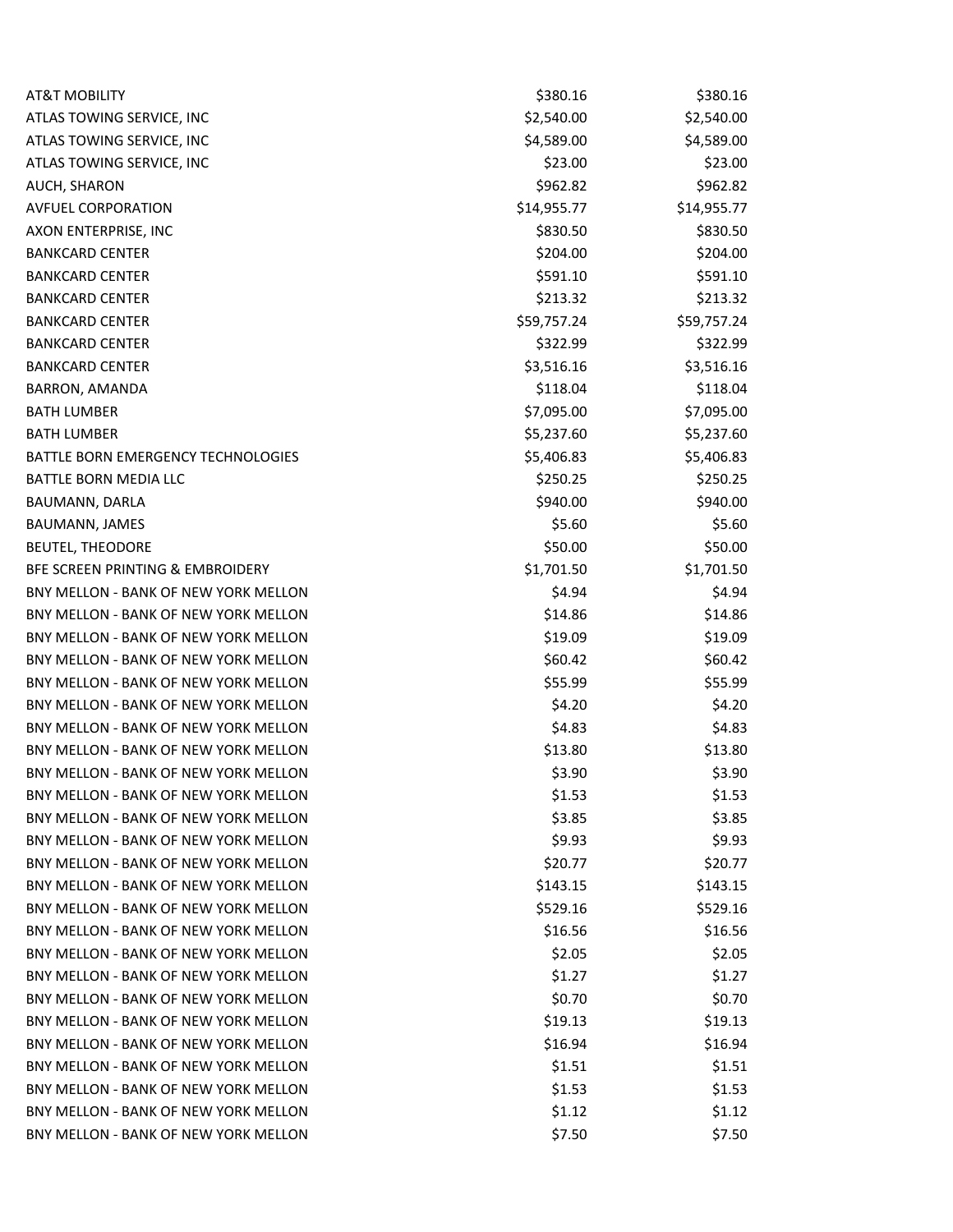| BNY MELLON - BANK OF NEW YORK MELLON             | \$54.87      | \$54.87      |
|--------------------------------------------------|--------------|--------------|
| BNY MELLON - BANK OF NEW YORK MELLON             | \$32.71      | \$32.71      |
| BNY MELLON - BANK OF NEW YORK MELLON             | \$52.28      | \$52.28      |
| BNY MELLON - BANK OF NEW YORK MELLON             | \$0.40       | \$0.40       |
| BNY MELLON - BANK OF NEW YORK MELLON             | \$13.20      | \$13.20      |
| BNY MELLON - BANK OF NEW YORK MELLON             | \$12.81      | \$12.81      |
| BOARD OF REGENTS - ATTN: CONTROLLERS OFFICE      | \$14,040.51  | \$14,040.51  |
| <b>BOARD OF REGENTS - GREAT BASIN COLLEGE</b>    | \$50.20      | \$50.20      |
| <b>BOSS TANKS INC</b>                            | \$23,962.24  | \$23,962.24  |
| <b>BOUND TREE MEDICAL LLC</b>                    | \$1,159.35   | \$1,159.35   |
| <b>BRIDGESTONE HOSEPOWER LLC</b>                 | \$141.95     | \$141.95     |
| <b>BROWN BROTHERS WELDING</b>                    | \$59,900.00  | \$59,900.00  |
| BROWN, ELDON R                                   | \$500.00     | \$500.00     |
| BROWN, KELLY C                                   | \$15,000.00  | \$15,000.00  |
| BUGENIG, DALE C - CONSULTING HYDROLOGIST         | \$4,042.50   | \$4,042.50   |
| <b>BUNDY, CLARA</b>                              | \$82.00      | \$82.00      |
| <b>BUREAU OF LAND MANAGEMENT</b>                 | \$1,175.00   | \$1,175.00   |
| BURNS FUNERAL HOME, INC                          | \$2,012.00   | \$2,012.00   |
| <b>BUSINESS CONTINUITY TECHNOLOGIES LLC</b>      | \$12,831.42  | \$12,831.42  |
| CALAZO, GERALDO                                  | $-525.00$    | $-525.00$    |
| CALIFORNIA STATE DISBURSE UNIT                   | \$138.46     | \$138.46     |
| <b>CARLIN ACE HARDWARE</b>                       | \$7.96       | \$7.96       |
| <b>CARLIN ACE HARDWARE</b>                       | \$106.28     | \$106.28     |
| <b>CARTER AGRI-SYSTEM</b>                        | \$2,054.73   | \$2,054.73   |
| CASHMAN EQUIPMENT                                | \$66.00      | \$66.00      |
| <b>CASHMAN EQUIPMENT</b>                         | \$626.96     | \$626.96     |
| CASHMAN EQUIPMENT                                | \$482,170.78 | \$482,170.78 |
| CASTANEDA, MARYJO                                | \$1,136.43   | \$1,136.43   |
| CAVANAUGH-BILL LAW OFFICE                        | \$7,600.00   | \$7,600.00   |
| <b>CDW GOVERNMENT INC</b>                        | \$14,682.62  | \$14,682.62  |
| CEDAR CITY INN, LLC - QUALITY INN                | \$1,508.94   | \$1,508.94   |
| <b>CENTER FOR CHANGE</b>                         | \$227.32     | \$227.32     |
| CENTER FOR CHANGE/ACCESS HEALTHCARE              | \$71.93      | \$71.93      |
| CENTRAL COMMITTEE NV STATE GRAZING BOARD         | \$3,688.30   | \$3,688.30   |
| <b>CHAMPION CHEVROLET</b>                        | \$39,345.25  | \$39,345.25  |
| <b>CHARLES CHESTER PLUMBING &amp; HEATING</b>    | \$1,603.90   | \$1,603.90   |
| <b>CHARLES CHESTER PLUMBING &amp; HEATING</b>    | \$10,124.10  | \$10,124.10  |
| CMC TIRE INC                                     | \$3,088.08   | \$3,088.08   |
| <b>CMC TIRE INC</b>                              | \$9,832.90   | \$9,832.90   |
| COASTLINE EQUIPMENT CO - BRAGG INVESTMENT CO INC | \$1,265.76   | \$1,265.76   |
| COLLINS, NICHOLAS                                | \$94.00      | \$94.00      |
| COLONIAL LIFE & ACCIDENT INS CO                  | \$445.86     | \$445.86     |
| COLONIAL LIFE & ACCIDENT INS CO                  | \$204.00     | \$204.00     |
| CONCRETE CONSTRUCTION SUPPLY INC                 | \$409.66     | \$409.66     |
| <b>CONFERENCE AMERICA</b>                        | \$634.23     | \$634.23     |
| CONLEY, KEN                                      | \$80.64      | \$80.64      |
| CONLEY, RUSSELL                                  | \$11.20      | \$11.20      |
|                                                  |              |              |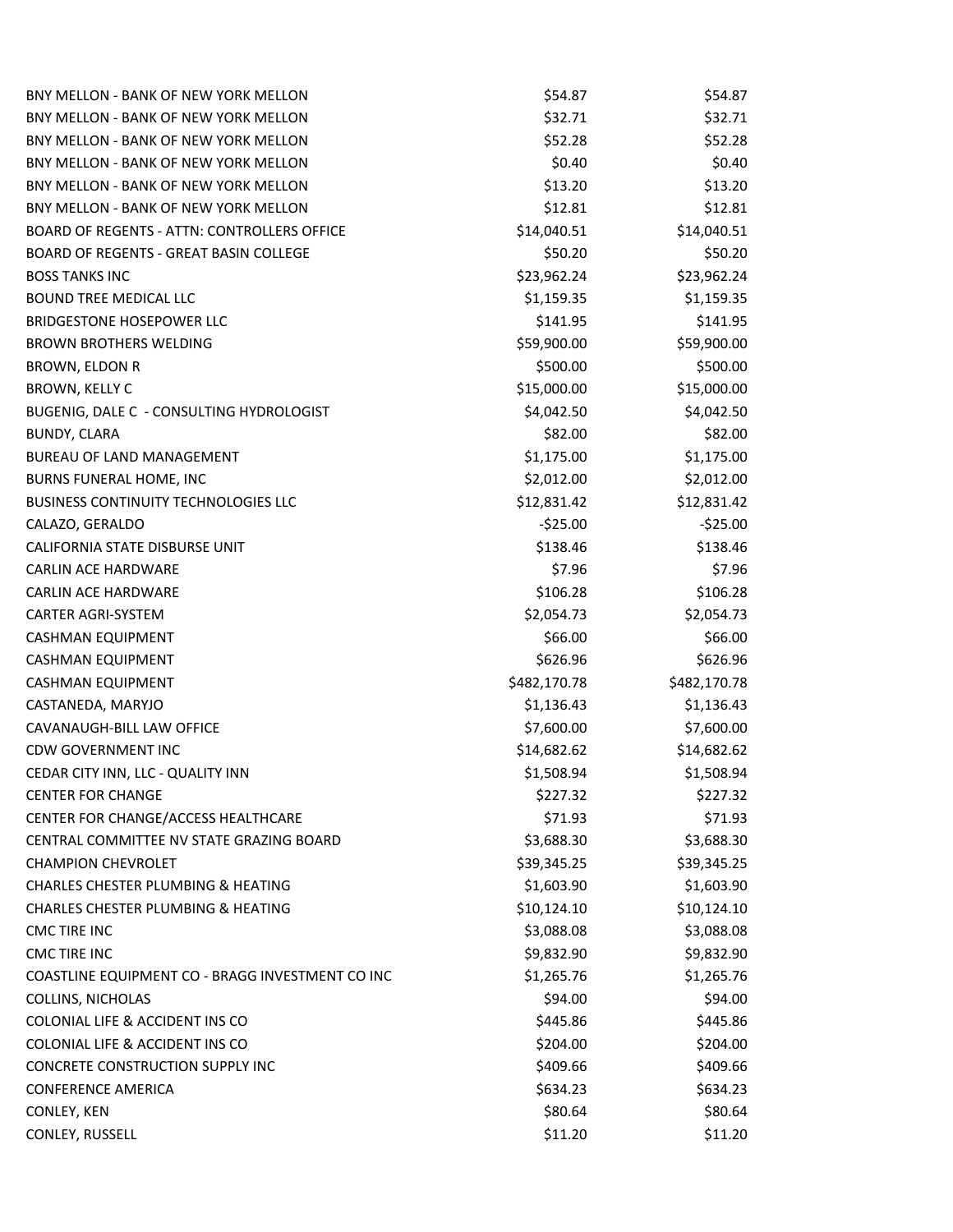| COUNTY FISCAL OFFICERS ASSOCIATION OF NEVADA | \$420.00     | \$420.00     |
|----------------------------------------------|--------------|--------------|
| <b>COUNTY OF HUMBOLDT</b>                    | \$2,469.12   | \$2,469.12   |
| COW COUNTY TITLE CO                          | \$300.00     | \$300.00     |
| <b>CRESCENT VALLEY FIRE DEPT</b>             | \$560.00     | \$560.00     |
| <b>CRESCENT VALLEY WATER DPT</b>             | \$937.30     | \$937.30     |
| <b>CRESCENT VALLEY WATER DPT</b>             | \$1,705.83   | \$1,705.83   |
| <b>CRESCENT VALLEY WATER DPT</b>             | \$230.58     | \$230.58     |
| <b>CRISP CONSULTING GROUP</b>                | \$6,000.00   | \$6,000.00   |
| <b>CRITICAL REACH INC</b>                    | \$220.00     | \$220.00     |
| CRYSTAL CLEAR JANITORIAL - LEANNA M CANTRELL | \$16,200.00  | \$16,200.00  |
| CTC ELECTRICAL CONTRACTING, INC.             | \$30,938.00  | \$30,938.00  |
| <b>CUCHINE, WALTER E</b>                     | \$1,267.68   | \$1,267.68   |
| CUDA, RALPH                                  | \$1,000.00   | \$1,000.00   |
| <b>CUMMINS ROCKY MOUNTAIN</b>                | \$2,476.00   | \$2,476.00   |
| DASHLANE USA INC.                            | \$5,400.00   | \$5,400.00   |
| DAY ENGINEERING                              | \$3,500.00   | \$3,500.00   |
| DAY ENGINEERING                              | \$6,000.00   | \$6,000.00   |
| DBT TRANSPORTATION SERVICES LLC              | \$691.00     | \$691.00     |
| DELTA FIRE SYSTEMS, INC                      | \$1,750.00   | \$1,750.00   |
| DEPT OF MOTOR VEHICLES                       | \$6.00       | \$6.00       |
| <b>DEPT OF TREASURY</b>                      | \$128.16     | \$128.16     |
| <b>DEPT OF TREASURY</b>                      | \$470.38     | \$470.38     |
| <b>DEPT OF TREASURY</b>                      | \$296.60     | \$296.60     |
| <b>DEPT OF TREASURY</b>                      | \$273.70     | \$273.70     |
| <b>DEPT OF TREASURY</b>                      | \$130.30     | \$130.30     |
| <b>DEPT OF TREASURY</b>                      | \$944.10     | \$944.10     |
| <b>DEPT OF TREASURY</b>                      | \$236,864.06 | \$236,864.06 |
| <b>DEPT OF TREASURY</b>                      | \$441.78     | \$441.78     |
| <b>DEPT OF TREASURY</b>                      | \$1,033.00   | \$1,033.00   |
| DEPT OF TREASURY                             | \$8,178.00   | \$8,178.00   |
| <b>DEPT OF TREASURY</b>                      | \$401.58     | \$401.58     |
| DESERT HILLS ELECTRIC INC                    | \$2,400.00   | \$2,400.00   |
| DIAMOND VALLEY VOLUNTEER FIRE DEPT           | \$440.00     | \$440.00     |
| DIEBLER, WILLIAM                             | \$45.00      | \$45.00      |
| DOOLEY ENTERPRISES, INC                      | \$926.85     | \$926.85     |
| <b>EAGLE COMMUNICATIONS LLC</b>              | \$9,000.00   | \$9,000.00   |
| <b>EATON CORP</b>                            | \$3,006.45   | \$3,006.45   |
| <b>ECONOMY DRUG</b>                          | \$63.37      | \$63.37      |
| <b>eFAX CORPORATE</b>                        | \$284.85     | \$284.85     |
| EIDE BAILLY, LLP                             | \$13,627.03  | \$13,627.03  |
| <b>ELKO COUNTY LIBRARY</b>                   | \$28,773.25  | \$28,773.25  |
| ELKO TOOL & FASTENER INC                     | \$129.99     | \$129.99     |
| <b>ELKO TROPHY &amp; ENGRAVING</b>           | \$62.00      | \$62.00      |
| ELKO WIRE ROPE                               | \$46.22      | \$46.22      |
| <b>EM3 NETWORKS LLC</b>                      | \$4,050.03   | \$4,050.03   |
| <b>EMPLOYER LYNX INC</b>                     | \$707.00     | \$707.00     |
| <b>ENERSPECT MEDICAL SOLUTIONS</b>           | \$1,050.00   | \$1,050.00   |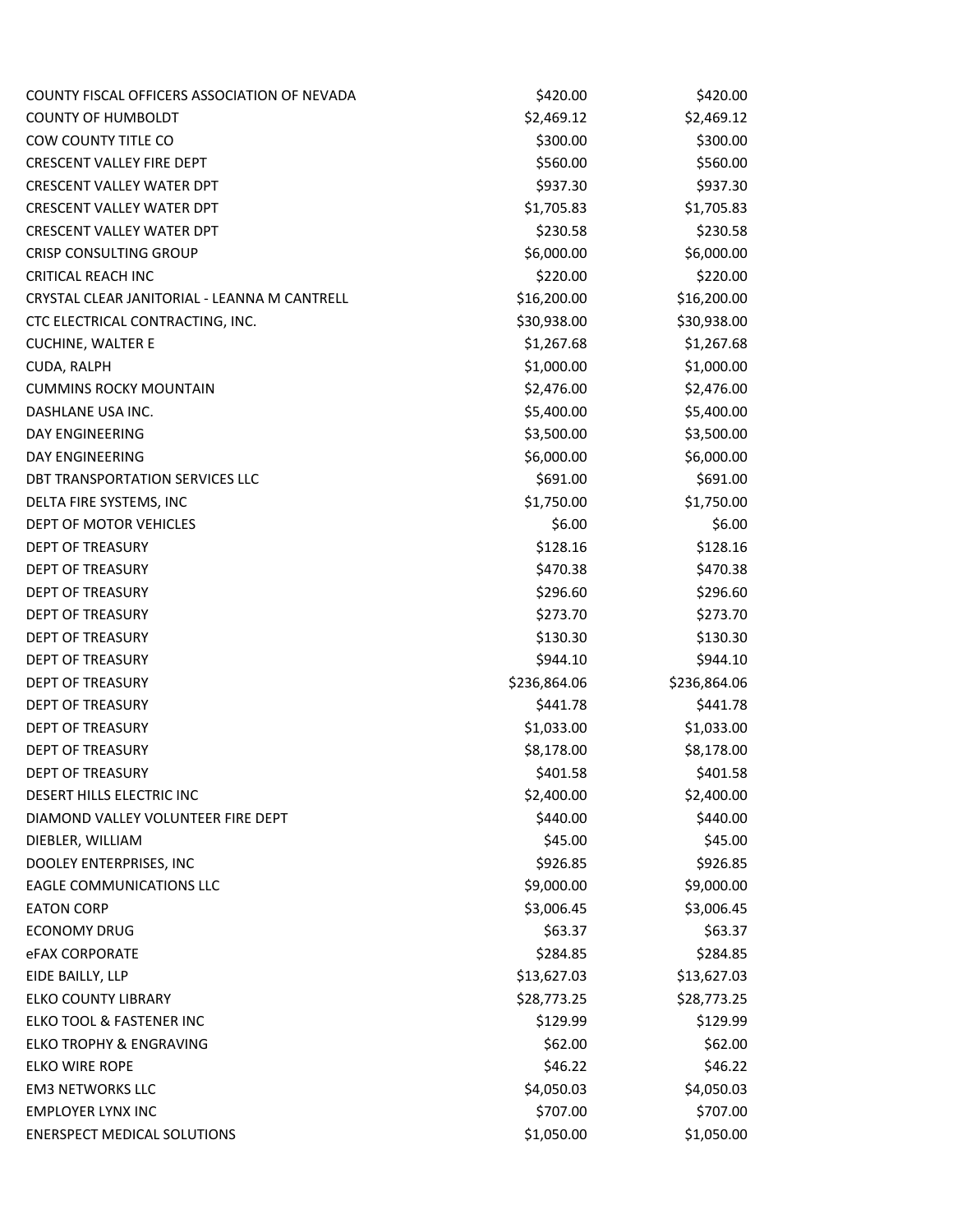| ENGESETH, LENA                         | \$35.00     | \$35.00     |
|----------------------------------------|-------------|-------------|
| ENVIROTECH SERVICES, INC               | \$13,580.03 | \$13,580.03 |
| ENZENBERGER, MICHAELLA                 | \$579.30    | \$579.30    |
| <b>ESRI</b>                            | \$4,389.00  | \$4,389.00  |
| EUREKA BUSINESS NETWORK                | \$1,000.00  | \$1,000.00  |
| EUREKA COUNTY PUBLIC WORKS             | \$600.00    | \$600.00    |
| EUREKA COUNTY RECORDER                 | \$58.00     | \$58.00     |
| EUREKA COUNTY SENIOR CENTERS           | \$134.00    | \$134.00    |
| <b>EUREKA COUNTY SHERIFF</b>           | \$5,000.00  | \$5,000.00  |
| <b>EUREKA GARAGE</b>                   | \$40.00     | \$40.00     |
| EUREKA GOLD COUNTRY INN                | \$239.74    | \$239.74    |
| EUREKA RESTORATION ENTERPRISE          | \$7,000.00  | \$7,000.00  |
| <b>EUREKA SUPPLY</b>                   | \$35.95     | \$35.95     |
| <b>EUREKA SUPPLY</b>                   | \$402.50    | \$402.50    |
| <b>EUREKA SUPPLY</b>                   | \$23.98     | \$23.98     |
| <b>EUREKA SUPPLY</b>                   | \$1,093.15  | \$1,093.15  |
| <b>EUREKA TOWN WATER</b>               | \$6,747.70  | \$6,747.70  |
| <b>EUREKA TOWN WATER</b>               | \$131.73    | \$131.73    |
| EUREKA VET CLINIC LLC                  | \$1,489.42  | \$1,489.42  |
| EUREKA VOLUNTEER FIREMEN               | \$920.00    | \$920.00    |
| EUREKA VOLUNTEER FIREMEN               | \$14,000.00 | \$14,000.00 |
| EVERTSEN, MARCIAL                      | \$45.00     | \$45.00     |
| <b>EVERYTHING ELKO LLC</b>             | \$1,159.78  | \$1,159.78  |
| <b>FARMER BROS CO</b>                  | \$341.49    | \$341.49    |
| <b>FEDERAL EXPRESS CORP</b>            | \$80.13     | \$80.13     |
| <b>FEDERAL EXPRESS CORP</b>            | \$272.25    | \$272.25    |
| FHN FINANCIAL MAIN STREET ADVISORS LLC | \$42.13     | \$42.13     |
| FHN FINANCIAL MAIN STREET ADVISORS LLC | \$125.34    | \$125.34    |
| FHN FINANCIAL MAIN STREET ADVISORS LLC | \$164.72    | \$164.72    |
| FHN FINANCIAL MAIN STREET ADVISORS LLC | \$520.34    | \$520.34    |
| FHN FINANCIAL MAIN STREET ADVISORS LLC | \$566.13    | \$566.13    |
| FHN FINANCIAL MAIN STREET ADVISORS LLC | \$35.67     | \$35.67     |
| FHN FINANCIAL MAIN STREET ADVISORS LLC | \$41.84     | \$41.84     |
| FHN FINANCIAL MAIN STREET ADVISORS LLC | \$116.79    | \$116.79    |
| FHN FINANCIAL MAIN STREET ADVISORS LLC | \$33.71     | \$33.71     |
| FHN FINANCIAL MAIN STREET ADVISORS LLC | \$12.80     | \$12.80     |
| FHN FINANCIAL MAIN STREET ADVISORS LLC | \$33.07     | \$33.07     |
| FHN FINANCIAL MAIN STREET ADVISORS LLC | \$82.82     | \$82.82     |
| FHN FINANCIAL MAIN STREET ADVISORS LLC | \$94.88     | \$94.88     |
| FHN FINANCIAL MAIN STREET ADVISORS LLC | \$1,232.94  | \$1,232.94  |
| FHN FINANCIAL MAIN STREET ADVISORS LLC | \$4,546.19  | \$4,546.19  |
| FHN FINANCIAL MAIN STREET ADVISORS LLC | \$141.83    | \$141.83    |
| FHN FINANCIAL MAIN STREET ADVISORS LLC | \$17.72     | \$17.72     |
| FHN FINANCIAL MAIN STREET ADVISORS LLC | \$10.98     | \$10.98     |
| FHN FINANCIAL MAIN STREET ADVISORS LLC | \$6.06      | \$6.06      |
| FHN FINANCIAL MAIN STREET ADVISORS LLC | \$161.58    | \$161.58    |
| FHN FINANCIAL MAIN STREET ADVISORS LLC | \$145.96    | \$145.96    |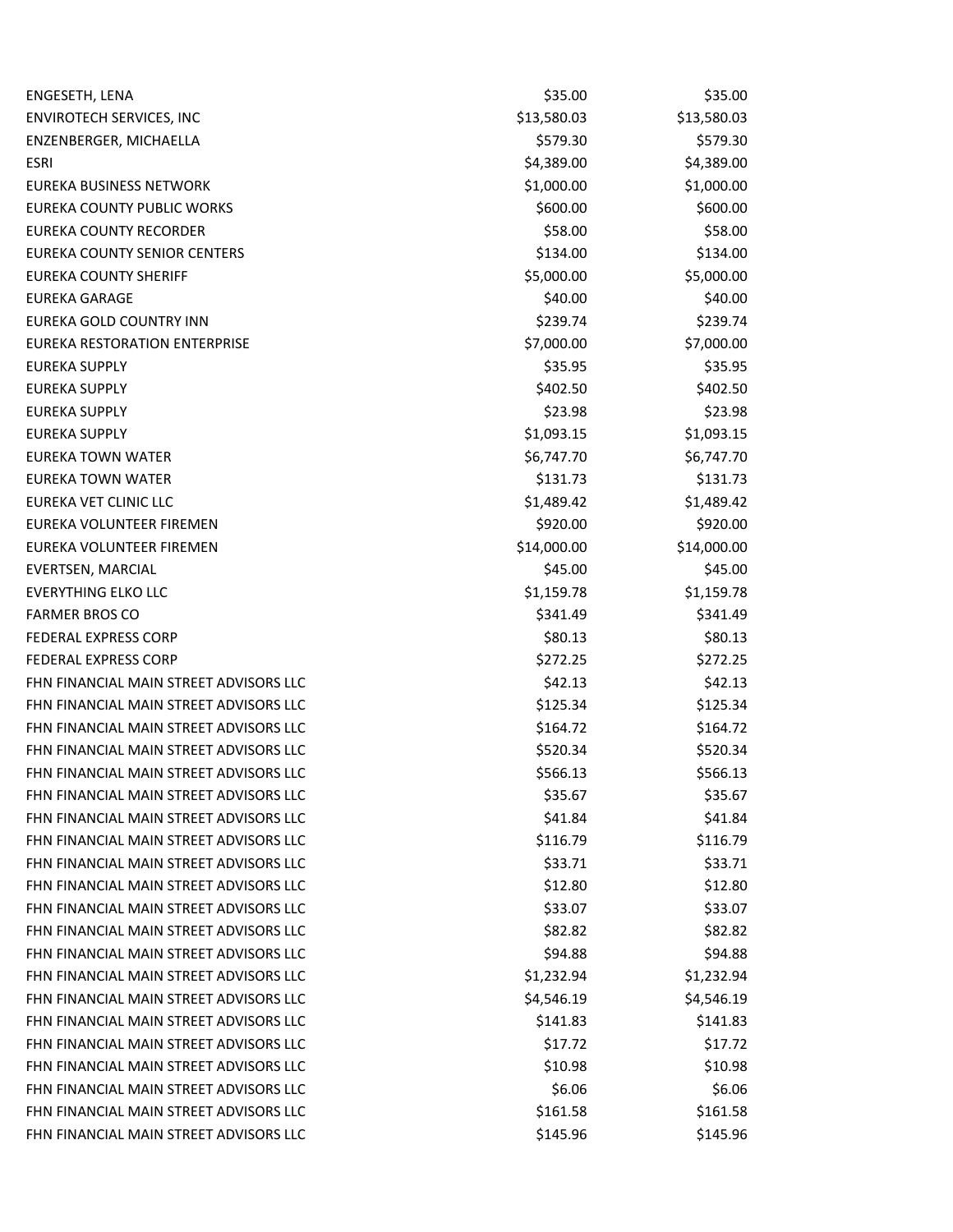| FHN FINANCIAL MAIN STREET ADVISORS LLC          | \$13.01     | \$13.01     |
|-------------------------------------------------|-------------|-------------|
| FHN FINANCIAL MAIN STREET ADVISORS LLC          | \$12.97     | \$12.97     |
| FHN FINANCIAL MAIN STREET ADVISORS LLC          | \$9.73      | \$9.73      |
| FHN FINANCIAL MAIN STREET ADVISORS LLC          | \$65.35     | \$65.35     |
| FHN FINANCIAL MAIN STREET ADVISORS LLC          | \$474.73    | \$474.73    |
| FHN FINANCIAL MAIN STREET ADVISORS LLC          | \$279.82    | \$279.82    |
| FHN FINANCIAL MAIN STREET ADVISORS LLC          | \$442.91    | \$442.91    |
| FHN FINANCIAL MAIN STREET ADVISORS LLC          | \$3.51      | \$3.51      |
| FHN FINANCIAL MAIN STREET ADVISORS LLC          | \$113.77    | \$113.77    |
| FHN FINANCIAL MAIN STREET ADVISORS LLC          | \$110.00    | \$110.00    |
| <b>FLYERS ENERGY LLC</b>                        | \$383.50    | \$383.50    |
| <b>FLYERS ENERGY LLC</b>                        | \$26,601.48 | \$26,601.48 |
| <b>GALLAGHER FORD LINCOLN</b>                   | \$36,821.17 | \$36,821.17 |
| GARNER, MAUREEN                                 | \$92.00     | \$92.00     |
| <b>GBIS COMMUNICATIONS LLC</b>                  | \$499.65    | \$499.65    |
| <b>GENESIS HOME HEALTH SERVICES INC</b>         | \$3,003.28  | \$3,003.28  |
| GETZLER, RYAN                                   | \$243.00    | \$243.00    |
| <b>GOLDEN OLDIES</b>                            | \$213.12    | \$213.12    |
| <b>GORDON, LINDA</b>                            | \$45.00     | \$45.00     |
| <b>GRAINGER PARTS OPERATIONS</b>                | \$35.06     | \$35.06     |
| <b>GRAINGER PARTS OPERATIONS</b>                | \$26.68     | \$26.68     |
| <b>GRAINGER PARTS OPERATIONS</b>                | \$2,367.71  | \$2,367.71  |
| <b>GRAINGER PARTS OPERATIONS</b>                | \$968.65    | \$968.65    |
| <b>GRAINGER PARTS OPERATIONS</b>                | \$1,324.86  | \$1,324.86  |
| <b>GREGORY INSURANCE AGENCY</b>                 | \$1,401.00  | \$1,401.00  |
| <b>GREGORY INSURANCE AGENCY</b>                 | \$112.50    | \$112.50    |
| HARLAND, BRUCE                                  | \$915.72    | \$915.72    |
| HILYARD, JANEEN                                 | \$4,500.00  | \$4,500.00  |
| <b>HOLLAND &amp; HART LLP</b>                   | \$1,042.50  | \$1,042.50  |
| HOLMES, SARAH K                                 | $-$55.00$   | $-555.00$   |
| HOMEFRONT PROTECTIVE GROUP, INC.                | \$150.00    | \$150.00    |
| <b>HSI INC</b>                                  | \$2,570.00  | \$2,570.00  |
| HUBBARD, JANINE                                 | \$387.45    | \$387.45    |
| HUNT & SONS, INC                                | \$8,308.43  | \$8,308.43  |
| HUNT & SONS, INC                                | \$3,859.75  | \$3,859.75  |
| HUNT & SONS, INC                                | \$2,593.80  | \$2,593.80  |
| INDIGENOUS RANGELAND MANAGEMENT, CONSULTING & R | \$4,308.00  | \$4,308.00  |
| INDIGENOUS RANGELAND MANAGEMENT, CONSULTING & R | \$5,500.00  | \$5,500.00  |
| INLAND SUPPLY CO, INC                           | \$183.11    | \$183.11    |
| INSTITUTE FOR PREV. OF IN-CUSTODY DEATHS, INC.  | \$190.00    | \$190.00    |
| <b>INTERMOUNTAIN FARMERS ASC</b>                | \$6,549.29  | \$6,549.29  |
| <b>INTERMOUNTAIN FARMERS ASC</b>                | \$39.96     | \$39.96     |
| <b>INTERWEST SUPPLY COMPANY</b>                 | \$8,844.29  | \$8,844.29  |
| INVESCO INVESTMENT SERVICES, INC                | \$3,200.00  | \$3,200.00  |
| INVESCO INVESTMENT SERVICES, INC                | \$1,100.00  | \$1,100.00  |
| IPM EDUCATION AND TRAINING SERVICES             | \$150.00    | \$150.00    |
| ITHURRALDE, JAMES                               | \$6.72      | \$6.72      |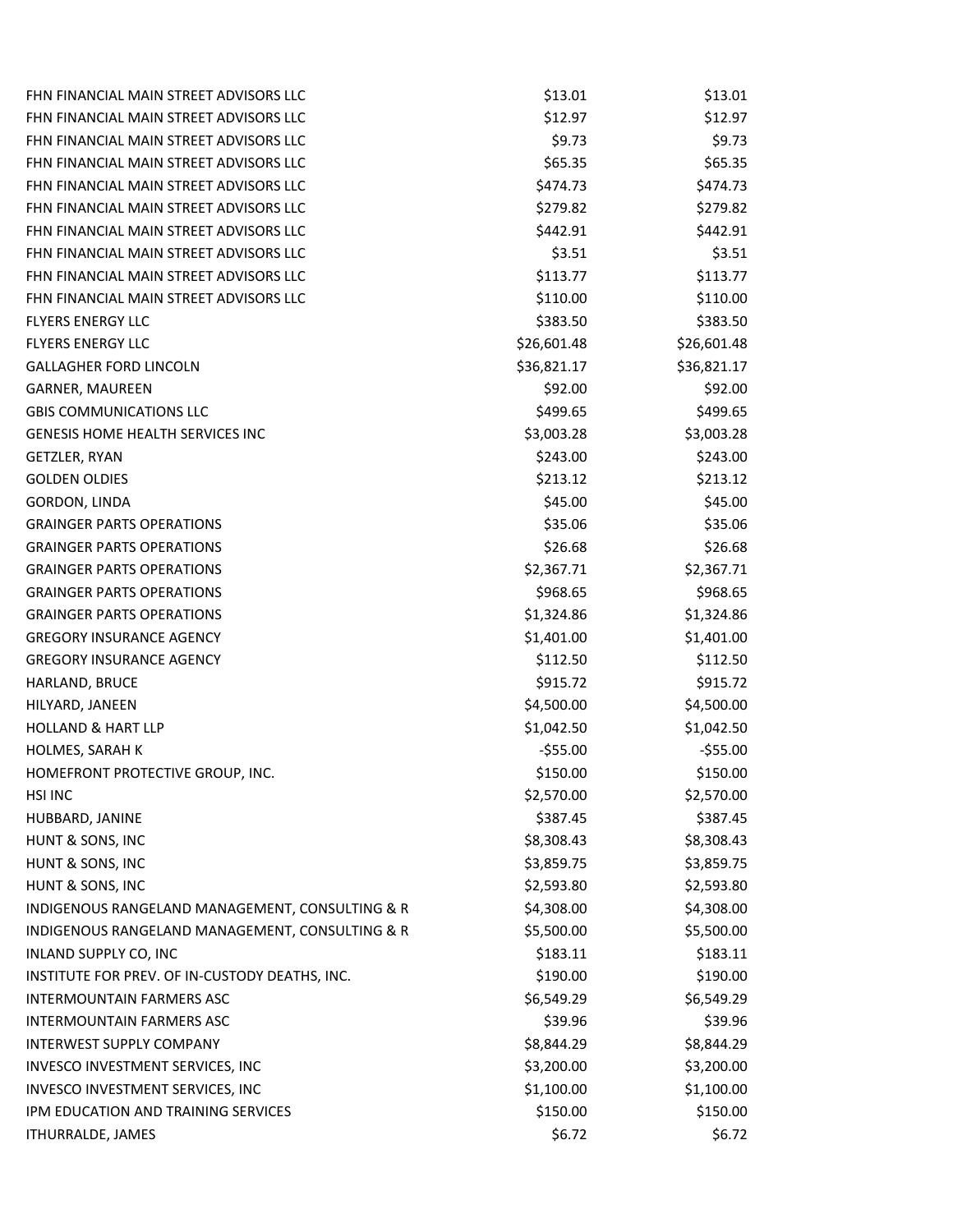| <b>ITHURRALDE, JAMES</b>             | \$1,463.31  | \$1,463.31  |
|--------------------------------------|-------------|-------------|
| J CHAD PROF TRAINING LLC             | \$5,000.00  | \$5,000.00  |
| JACKSON GROUP PETERBILT, INC         | \$4,705.52  | \$4,705.52  |
| JACKSON, DAVINA                      | $-525.00$   | $-$25.00$   |
| JALILI, REZA                         | $-5115.00$  | $-$115.00$  |
| JD JANITORIAL - DAVILA, JUAN ANTONIO | \$320.00    | \$320.00    |
| JEPPESEN, DOROTHY                    | \$986.13    | \$986.13    |
| JOHNSON CONTROLS FIRE PROTECTION LP  | \$956.50    | \$956.50    |
| JOHNSON CONTROLS FIRE PROTECTION LP  | \$489.00    | \$489.00    |
| JOHNSON, ABIGAIL C                   | \$183.33    | \$183.33    |
| JOHNSON, ABIGAIL C                   | \$183.34    | \$183.34    |
| JOHNSON, ABIGAIL C                   | \$183.33    | \$183.33    |
| JOHNSON, ABIGAIL C                   | \$13,639.93 | \$13,639.93 |
| JOHNSON, PERNECIA                    | \$478.21    | \$478.21    |
| JONES, KEN                           | \$1,575.21  | \$1,575.21  |
| <b>JRC REPAIR</b>                    | \$239.90    | \$239.90    |
| KANSAS CITY LIFE INSURANCE CO        | \$27.04     | \$27.04     |
| KANSAS CITY LIFE INSURANCE CO        | \$205.93    | \$205.93    |
| KANSAS CITY LIFE INSURANCE CO        | \$152.96    | \$152.96    |
| KANSAS CITY LIFE INSURANCE CO        | \$285.39    | \$285.39    |
| KANSAS CITY LIFE INSURANCE CO        | \$3.07      | \$3.07      |
| KANSAS CITY LIFE INSURANCE CO        | \$584.33    | \$584.33    |
| KANSAS CITY LIFE INSURANCE CO        | \$19,437.07 | \$19,437.07 |
| KANSAS CITY LIFE INSURANCE CO        | \$323.55    | \$323.55    |
| KANSAS CITY LIFE INSURANCE CO        | \$576.42    | \$576.42    |
| KANSAS CITY LIFE INSURANCE CO        | \$5,775.48  | \$5,775.48  |
| KANSAS CITY LIFE INSURANCE CO        | \$3,518.83  | \$3,518.83  |
| KELLERMAN, NONA                      | \$278.75    | \$278.75    |
| KEMP, CURTIS                         | \$250.00    | \$250.00    |
| KHOURYS FRESH MARKET CARLIN          | \$164.93    | \$164.93    |
| KLATT, RANDALL                       | \$495.24    | \$495.24    |
| KORTH, DYLAN                         | \$270.00    | \$270.00    |
| L N CURTIS AND SONS                  | \$197.70    | \$197.70    |
| LABARRY, KAREN                       | \$841.14    | \$841.14    |
| LAKE, LEONARD                        | \$493.00    | \$493.00    |
| LANE & ASSOCIATES, LLC               | \$6,000.00  | \$6,000.00  |
| LAROCHELLE, CINDY                    | \$41.56     | \$41.56     |
| LAROCHELLE, CINDY                    | \$3,000.00  | \$3,000.00  |
| LARRY H MILLER CHEVROLET             | \$62.17     | \$62.17     |
| LARRY H MILLER CHEVROLET             | \$1,524.25  | \$1,524.25  |
| LARRY H MILLER CHEVROLET             | \$986.35    | \$986.35    |
| LARRY H MILLER FORD PARTS            | \$366.31    | \$366.31    |
| LAUGHON, DANIELLE J                  | \$850.00    | \$850.00    |
| LAWSON PRODUCTS, INC                 | \$191.16    | \$191.16    |
| LEADSONLINE LLC                      | \$2,191.84  | \$2,191.84  |
| LEGAL SHIELD                         | \$2.80      | \$2.80      |
| LEGAL SHIELD                         | \$5.33      | \$5.33      |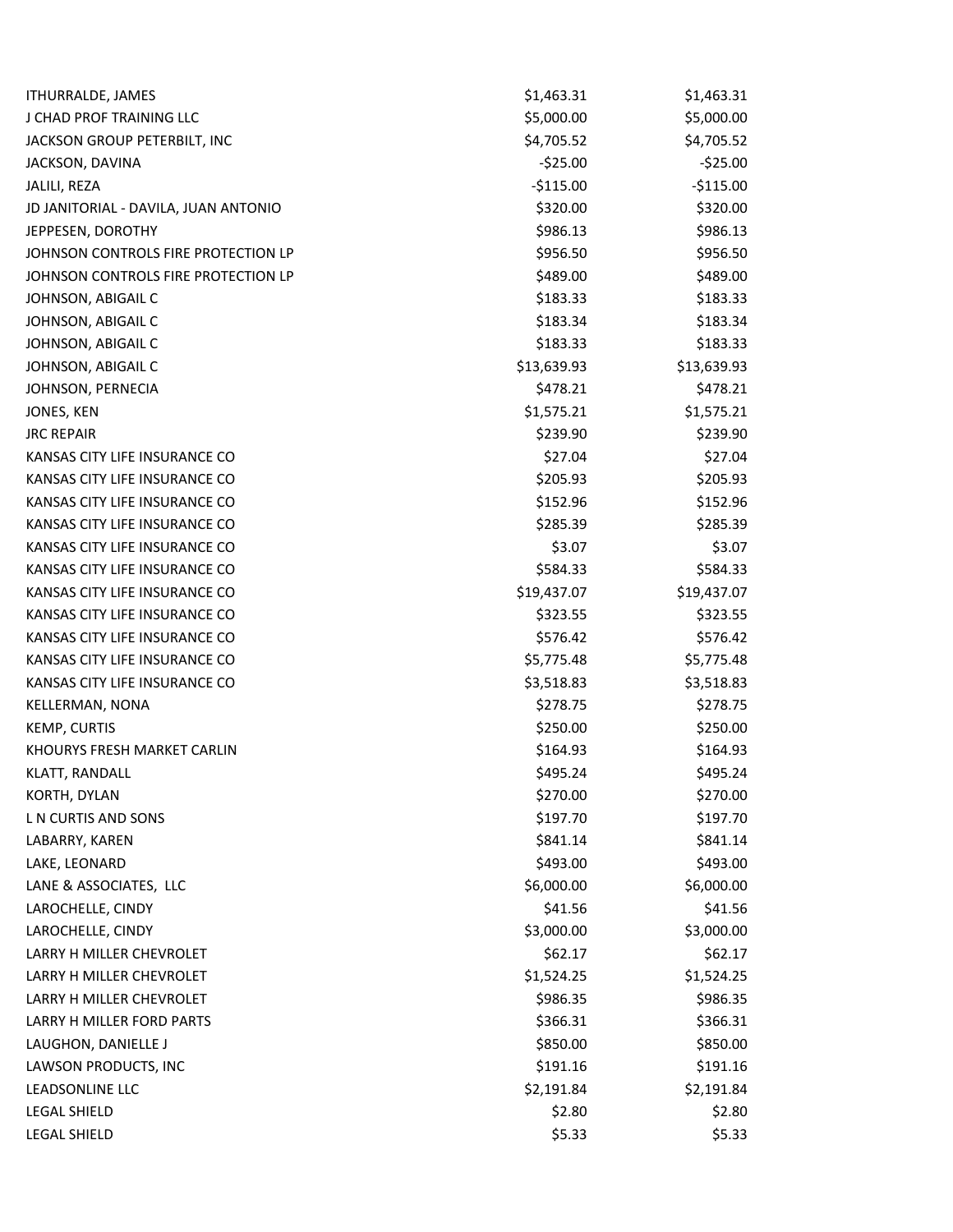| <b>LEGAL SHIELD</b>                                 | \$2.64      | \$2.64      |
|-----------------------------------------------------|-------------|-------------|
| <b>LEGAL SHIELD</b>                                 | \$432.36    | \$432.36    |
| <b>LEGAL SHIELD</b>                                 | \$50.17     | \$50.17     |
| LEMONS, GRUNDY & EISENBERG                          | \$16,905.40 | \$16,905.40 |
| LESLIE'S POOL SUPPLIES - LESLIE'S POOLMART, INC     | \$422.03    | \$422.03    |
| <b>LEXIPOL LLC</b>                                  | \$1,408.00  | \$1,408.00  |
| LEXIS NEXIS MATHEW BENDER                           | \$3,467.91  | \$3,467.91  |
| LEXIS NEXIS MATHEW BENDER RELX INC                  | \$1,113.00  | \$1,113.00  |
| LICO, DEEJAYE                                       | \$85.00     | \$85.00     |
| LIFE ASSIST, INC                                    | \$2,581.81  | \$2,581.81  |
| LOCKIE & MACFARLAN, LTD                             | \$6,750.00  | \$6,750.00  |
| LONE WOLF COMMERCIAL APPLIANCE SERVICE AND REPAIR I | \$5,023.00  | \$5,023.00  |
| LP INSURANCE SERVICES LLC                           | \$273.90    | \$273.90    |
| LP INSURANCE SERVICES LLC                           | \$136.95    | \$136.95    |
| LP INSURANCE SERVICES LLC                           | \$10,134.75 | \$10,134.75 |
| LP INSURANCE SERVICES LLC                           | \$273.90    | \$273.90    |
| LP INSURANCE SERVICES LLC                           | \$1,780.50  | \$1,780.50  |
| LUMOS & ASSOCIATES                                  | \$35,250.00 | \$35,250.00 |
| LUMOS & ASSOCIATES                                  | \$23,665.00 | \$23,665.00 |
| <b>LUMOS &amp; ASSOCIATES</b>                       | \$820.00    | \$820.00    |
| LUMOS & ASSOCIATES                                  | \$820.00    | \$820.00    |
| <b>M&amp;T BANK</b>                                 | \$2.50      | \$2.50      |
| <b>M&amp;T BANK</b>                                 | \$432.37    | \$432.37    |
| <b>M&amp;T BANK</b>                                 | \$302.96    | \$302.96    |
| <b>M&amp;T BANK</b>                                 | \$524.98    | \$524.98    |
| <b>M&amp;T BANK</b>                                 | \$767.27    | \$767.27    |
| <b>M&amp;T BANK</b>                                 | \$19,710.89 | \$19,710.89 |
| <b>M&amp;T BANK</b>                                 | \$500.00    | \$500.00    |
| <b>M&amp;T BANK</b>                                 | \$280.00    | \$280.00    |
| <b>M&amp;T BANK</b>                                 | \$3,294.98  | \$3,294.98  |
| MANAGERPLUS SOLUTIONS, LLC                          | \$3,780.00  | \$3,780.00  |
| MARTINEZ, RILEY                                     | $-525.00$   | $-525.00$   |
| MCCLAIN, ANDRE                                      | \$525.00    | \$525.00    |
| MENDOZA, ELOISA                                     | \$75.00     | \$75.00     |
| MORRISON, CHERYL                                    | \$92.00     | \$92.00     |
| MOUGH, DAVE C                                       | \$20.00     | \$20.00     |
| MOYLAN, TRACY                                       | \$165.08    | \$165.08    |
| <b>MR SPARKLE</b>                                   | \$600.00    | \$600.00    |
| MRSA-UV, LLC                                        | \$1,675.48  | \$1,675.48  |
| MT WHEELER POWER INC                                | \$1,514.59  | \$1,514.59  |
| MT WHEELER POWER INC                                | \$2,045.57  | \$2,045.57  |
| MT WHEELER POWER INC                                | \$7,196.82  | \$7,196.82  |
| MT WHEELER POWER INC                                | \$33,814.62 | \$33,814.62 |
| MT WHEELER POWER INC                                | \$1,058.58  | \$1,058.58  |
| MT WHEELER POWER INC                                | \$2,091.68  | \$2,091.68  |
| NAJJA - NV ASSN OF JUVENILE JUSTICE ADMIN           | \$75.00     | \$75.00     |
| <b>NAPA AUTO PARTS</b>                              | \$52.56     | \$52.56     |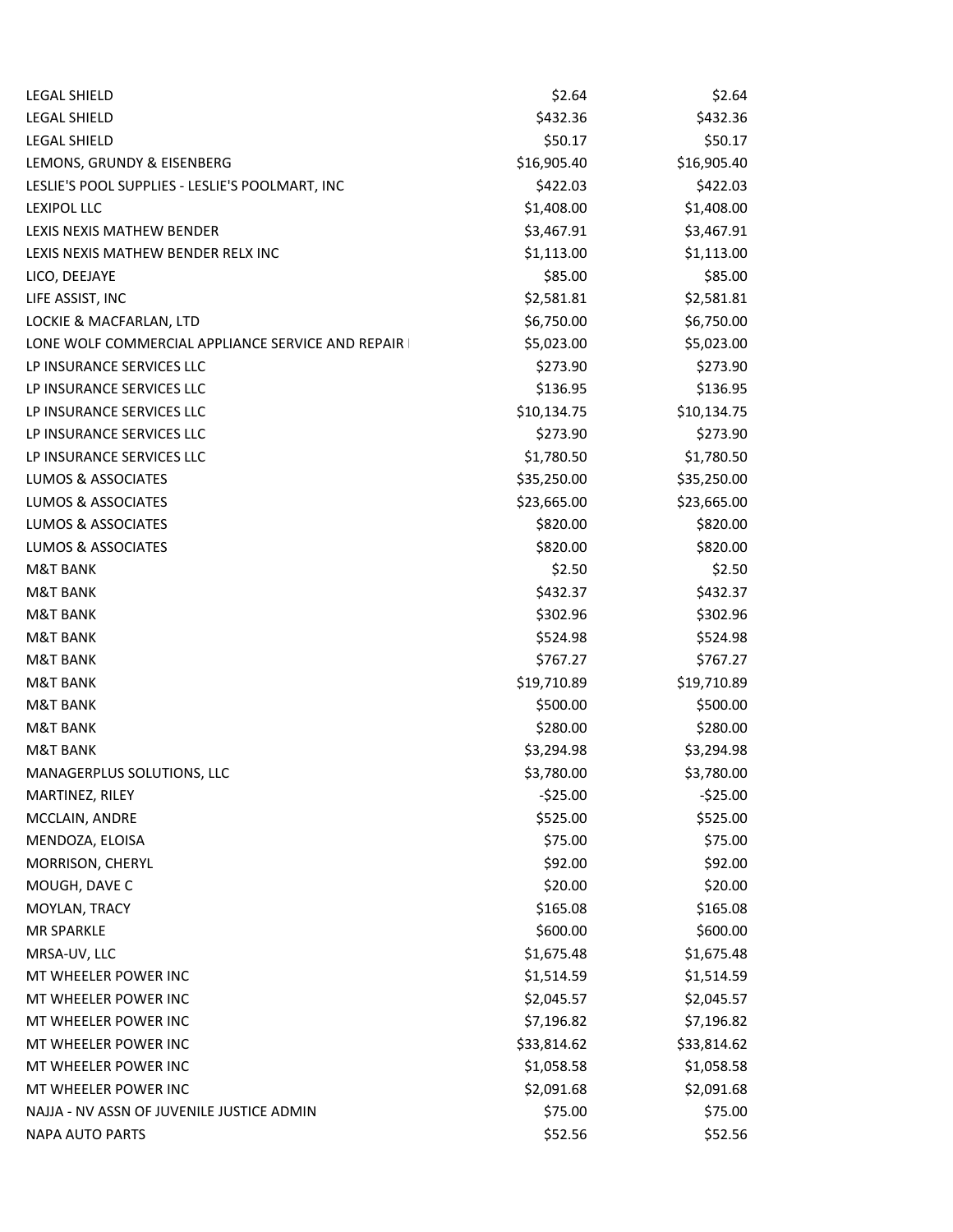| <b>NAPA AUTO PARTS</b>                          | \$584.38     | \$584.38     |
|-------------------------------------------------|--------------|--------------|
| <b>NAPA AUTO PARTS</b>                          | \$3,493.65   | \$3,493.65   |
| NAT'L ASSOC FOR COURT MANAGEMENT C/O NAT'L      | \$135.00     | \$135.00     |
| NAT'L ASSOC OF COUNTIES                         | \$450.00     | \$450.00     |
| NAT'L SHERIFF'S ASSOC                           | \$68.00      | \$68.00      |
| <b>NEW YORK LIFE</b>                            | \$37.29      | \$37.29      |
| <b>NEW YORK LIFE</b>                            | \$43.64      | \$43.64      |
| <b>NEW YORK LIFE</b>                            | \$120.77     | \$120.77     |
| <b>NEW YORK LIFE</b>                            | \$10,113.44  | \$10,113.44  |
| <b>NEW YORK LIFE</b>                            | \$300.00     | \$300.00     |
| <b>NEW YORK LIFE</b>                            | \$672.00     | \$672.00     |
| NEW YORK LIFE LTD                               | \$33.00      | \$33.00      |
| NEW YORK LIFE LTD                               | \$58.86      | \$58.86      |
| NEW YORK LIFE LTD                               | \$228.26     | \$228.26     |
| NEW YORK LIFE LTD                               | \$1,385.69   | \$1,385.69   |
| NEW YORK LIFE LTD                               | \$336.86     | \$336.86     |
| NIELSEN, MITCHELL                               | \$55.00      | \$55.00      |
| <b>NORCO</b>                                    | \$179.20     | \$179.20     |
| <b>NORCO</b>                                    | \$1,286.19   | \$1,286.19   |
| <b>NORCO</b>                                    | \$2,072.65   | \$2,072.65   |
| NORIDIAN HEALTHCARE SOLUTIONS LLC               | \$1,729.27   | \$1,729.27   |
| NORTH LAKE TAHOE FIRE PROTECTION DISTRICT       | \$287.00     | \$287.00     |
| <b>NORTHERN NV DUI TASK FORCE</b>               | $-540.00$    | $-$40.00$    |
| NV BUREAU OF SAFE DRINKING WATER                | \$50.00      | \$50.00      |
| NV BUREAU OF SAFE DRINKING WATER                | \$300.00     | \$300.00     |
| NV DEPT OF EMPLOYMENT, TRAINING, REHAB          | \$673.53     | \$673.53     |
| NV DEPT OF TAXATION                             | \$61.97      | \$61.97      |
| NV DEPT OF TAXATION                             | \$1,928.98   | \$1,928.98   |
| NV DEPT PUBLIC SAFETY GENERAL SERVICES DIVISION | \$402.50     | \$402.50     |
| NV DIV OF FORESTRY                              | \$13,792.25  | \$13,792.25  |
| <b>NV DIV OF MINERALS</b>                       | \$179,880.00 | \$179,880.00 |
| NV DIV OF PUBLIC & BEHAVIORAL HEALTH            | \$1,553.49   | \$1,553.49   |
| NV DIV PAROLE & PROBATION                       | \$1,596.80   | \$1,596.80   |
| NV DPBH-ENVIRONMENTAL HEALTH                    | \$2,083.04   | \$2,083.04   |
| <b>NV ENERGY</b>                                | \$914.53     | \$914.53     |
| <b>NV ENERGY</b>                                | \$2,672.14   | \$2,672.14   |
| <b>NV ENERGY</b>                                | \$1,598.05   | \$1,598.05   |
| <b>NV ENERGY</b>                                | \$5,319.82   | \$5,319.82   |
| <b>NV ENERGY</b>                                | \$1,877.15   | \$1,877.15   |
| <b>NV MAGAZINE</b>                              | \$1,520.00   | \$1,520.00   |
| NV PUBLIC EMPLOYEES' BENEFITS PROGRAM           | \$4,821.15   | \$4,821.15   |
| NV PUBLIC EMPLOYEES RETIREMENT SYSTEM           | \$358.36     | \$358.36     |
| NV PUBLIC EMPLOYEES RETIREMENT SYSTEM           | \$3,226.29   | \$3,226.29   |
| NV PUBLIC EMPLOYEES RETIREMENT SYSTEM           | \$2,208.95   | \$2,208.95   |
| NV PUBLIC EMPLOYEES RETIREMENT SYSTEM           | \$1,649.32   | \$1,649.32   |
| NV PUBLIC EMPLOYEES RETIREMENT SYSTEM           | \$29.80      | \$29.80      |
| NV PUBLIC EMPLOYEES RETIREMENT SYSTEM           | \$6,139.67   | \$6,139.67   |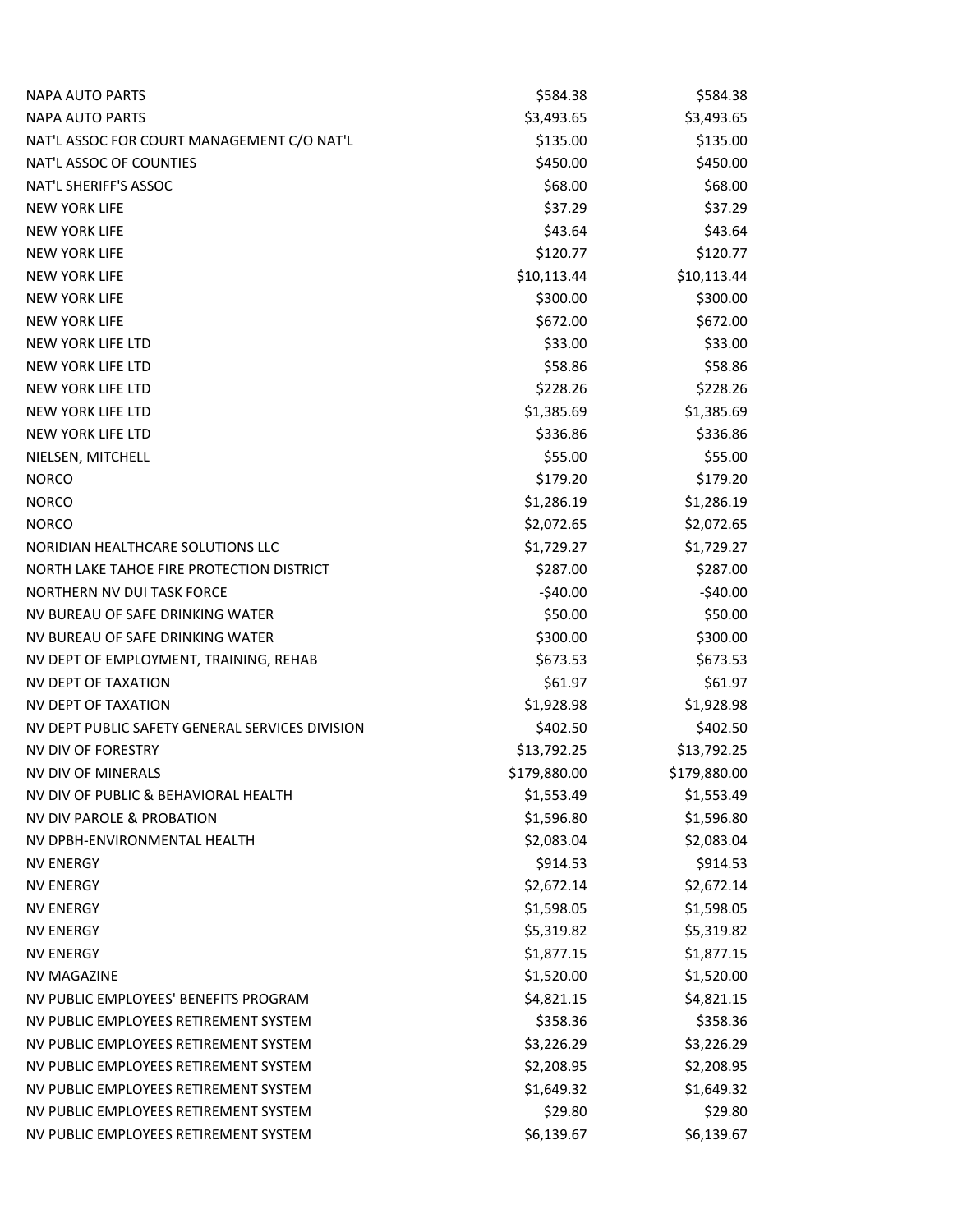| NV PUBLIC EMPLOYEES RETIREMENT SYSTEM      | \$232,468.50   | \$232,468.50   |  |
|--------------------------------------------|----------------|----------------|--|
| NV PUBLIC EMPLOYEES RETIREMENT SYSTEM      | \$2,746.88     | \$2,746.88     |  |
| NV PUBLIC EMPLOYEES RETIREMENT SYSTEM      | \$5,871.12     | \$5,871.12     |  |
| NV PUBLIC EMPLOYEES RETIREMENT SYSTEM      | \$37,264.06    | \$37,264.06    |  |
| <b>NV RUBBER STAMP CO</b>                  | \$94.00        | \$94.00        |  |
| <b>NV STATE CONTROLLER</b>                 | \$28,981.34    | \$28,981.34    |  |
| <b>NV STATE CONTROLLER</b>                 | \$48,414.30    | \$48,414.30    |  |
| <b>NV STATE CONTROLLER</b>                 | \$1,260,063.30 | \$1,260,063.30 |  |
| <b>NV STATE CONTROLLER</b>                 | \$710,707.79   | \$710,707.79   |  |
| NV STATE TREASURER - CHILD SUPPORT         | \$0.25         | \$0.25         |  |
| NV STATE TREASURER - CHILD SUPPORT         | \$37.75        | \$37.75        |  |
| OFFICE PRODUCTS INC                        | \$103.83       | \$103.83       |  |
| OFFICE PRODUCTS INC                        | \$47.40        | \$47.40        |  |
| OFFICE PRODUCTS INC                        | \$2,997.69     | \$2,997.69     |  |
| <b>OLCESE WASTE SERVICES</b>               | \$41,747.17    | \$41,747.17    |  |
| OLIVER PACKAGING & EQUIP                   | \$6,777.42     | \$6,777.42     |  |
| ORIENTAL TRADING CO, INC                   | \$410.10       | \$410.10       |  |
| PAGE, MICHAEL                              | \$829.80       | \$829.80       |  |
| PARALLON REVENUE CYCLE SERVICES INC        | \$19.15        | \$19.15        |  |
| PARSONS DRILLING INC                       | \$12,105.21    | \$12,105.21    |  |
| PENGUIN MANAGEMENT, INC.                   | \$216.00       | \$216.00       |  |
| PERDIZ SPORT SHOOTING INC                  | \$2,500.00     | \$2,500.00     |  |
| PINE VALLEY VOL FIRE DEPT                  | \$360.00       | \$360.00       |  |
| PITNEY BOWES GLOBAL FINANCIAL SERVICES LLC | \$137.34       | \$137.34       |  |
| PITNEY BOWES GLOBAL FINANCIAL SERVICES LLC | \$121.40       | \$121.40       |  |
| PITNEY BOWES GLOBAL FINANCIAL SERVICES LLC | \$79.35        | \$79.35        |  |
| PITNEY BOWES GLOBAL FINANCIAL SERVICES LLC | \$79.35        | \$79.35        |  |
| PITNEY BOWES GLOBAL FINANCIAL SERVICES LLC | \$79.35        | \$79.35        |  |
| PITNEY BOWES GLOBAL FINANCIAL SERVICES LLC | \$1,412.86     | \$1,412.86     |  |
| POSITIVE PROMOTIONS INC                    | \$114.40       | \$114.40       |  |
| POSTMASTER - EUREKA                        | \$324.00       | \$324.00       |  |
| PREMIER WIRELESS SERVICES LLC              | \$4,970.00     | \$4,970.00     |  |
| PRINCESS AND A REDNECK - CODE 3 UNIFORMS   | \$1,511.77     | \$1,511.77     |  |
| PRINCETON HEALTH PRESS                     | \$220.00       | \$220.00       |  |
| PROMINENCE HEALTH PLANS                    | \$505.25       | \$505.25       |  |
| PROMINENCE HEALTH PLANS                    | \$2,847.78     | \$2,847.78     |  |
| PROMINENCE HEALTH PLANS                    | \$1,818.05     | \$1,818.05     |  |
| PROMINENCE HEALTH PLANS                    | \$3,509.88     | \$3,509.88     |  |
| PROMINENCE HEALTH PLANS                    | \$57.77        | \$57.77        |  |
| PROMINENCE HEALTH PLANS                    | \$6,922.74     | \$6,922.74     |  |
| PROMINENCE HEALTH PLANS                    | \$277,994.53   | \$277,994.53   |  |
| PROMINENCE HEALTH PLANS                    | \$4,838.46     | \$4,838.46     |  |
| PROMINENCE HEALTH PLANS                    | \$9,364.68     | \$9,364.68     |  |
| PROMINENCE HEALTH PLANS                    | \$65,462.53    | \$65,462.53    |  |
| PROMINENCE HEALTH PLANS                    | \$52,640.51    | \$52,640.51    |  |
| PUBLIC AGENCY TRAINING COUNCIL             | \$1,300.00     | \$1,300.00     |  |
| PURCELL TIRE & RUBBER CO                   | \$1,492.26     | \$1,492.26     |  |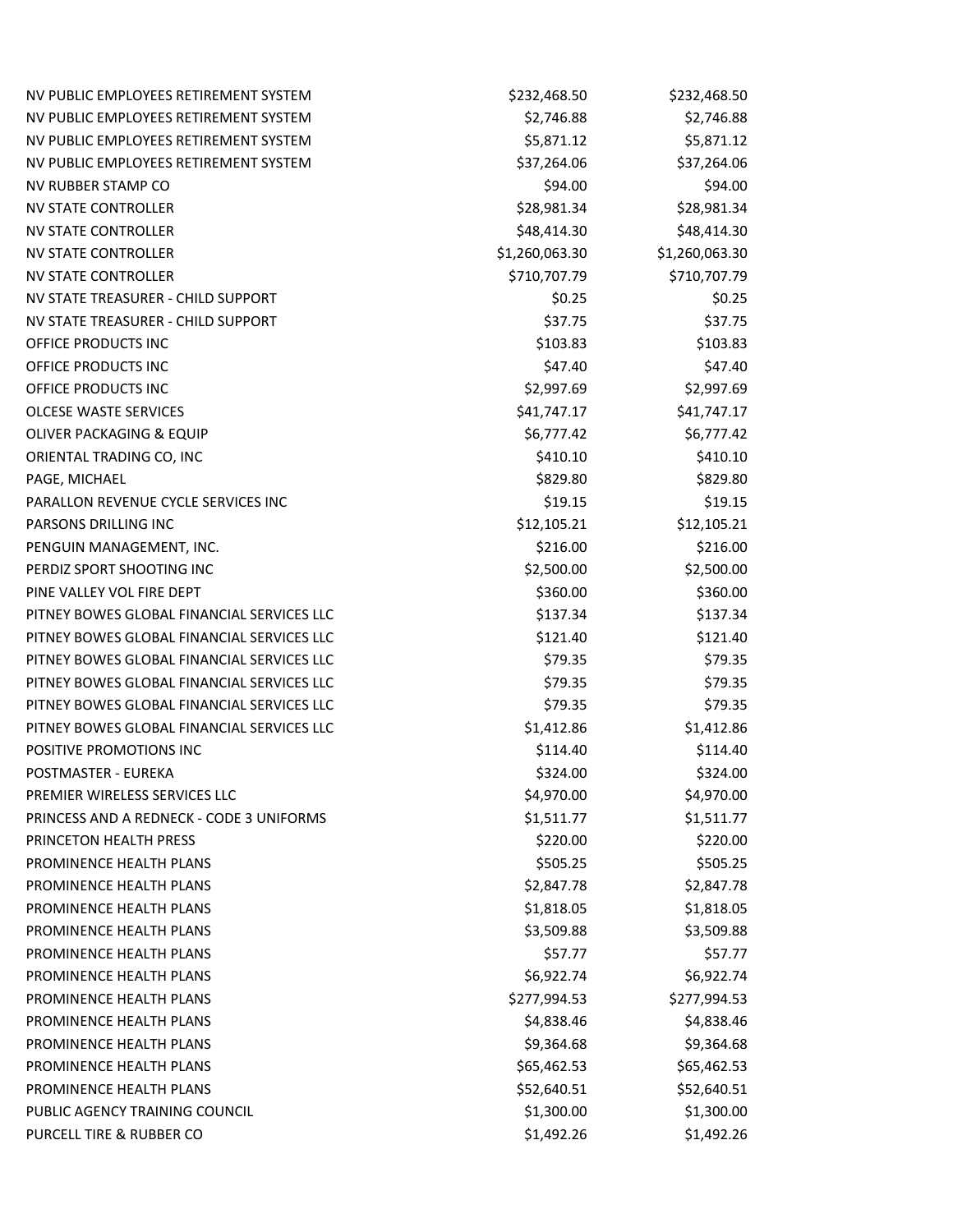| PYRAMID NETWORK SERVICES, LLC         | \$4,500.00  | \$4,500.00  |
|---------------------------------------|-------------|-------------|
| <b>QUEST MEDIA &amp; SUPPLIES INC</b> | \$45,091.25 | \$45,091.25 |
| <b>QUEST MEDIA &amp; SUPPLIES INC</b> | \$9,255.00  | \$9,255.00  |
| <b>QUEST MEDIA &amp; SUPPLIES INC</b> | \$81,606.99 | \$81,606.99 |
| <b>QUILL CORPORATION</b>              | \$144.62    | \$144.62    |
| <b>QUILL CORPORATION</b>              | \$162.91    | \$162.91    |
| <b>QUILL CORPORATION</b>              | \$11,159.40 | \$11,159.40 |
| <b>QUILL CORPORATION</b>              | \$50.97     | \$50.97     |
| <b>QUILL CORPORATION</b>              | \$65.24     | \$65.24     |
| <b>QUILL CORPORATION</b>              | \$123.16    | \$123.16    |
| R.J. VANDYGRIFF                       | \$2,500.00  | \$2,500.00  |
| <b>RAINES MARKET</b>                  | \$657.50    | \$657.50    |
| <b>RAINES MARKET</b>                  | \$126.28    | \$126.28    |
| <b>RAINES MARKET</b>                  | \$3,993.85  | \$3,993.85  |
| <b>RAINES MARKET</b>                  | \$102.09    | \$102.09    |
| <b>RAINES MARKET</b>                  | \$643.02    | \$643.02    |
| RALLS, JACQULYN MARIE                 | $-$10.00$   | $-510.00$   |
| RANGE GLOBAL SERVICES                 | \$776.00    | \$776.00    |
| RATLIFF, JACKLYN                      | \$20.00     | \$20.00     |
| <b>RCN TECHNOLOGIES</b>               | \$1,819.97  | \$1,819.97  |
| <b>RECK BROTHERS</b>                  | \$5,392.53  | \$5,392.53  |
| REDI SERVICES LLC                     | \$2,060.00  | \$2,060.00  |
| <b>REDI SERVICES LLC</b>              | \$1,030.00  | \$1,030.00  |
| REDWOOD TOXICOLOGY LABRATORY, INC     | \$659.35    | \$659.35    |
| REGALADO, VICKIE                      | \$1,200.00  | \$1,200.00  |
| REHAB SERVICES OF NEVADA              | \$12,818.70 | \$12,818.70 |
| RESERVE ACCOUNT                       | \$1,540.34  | \$1,540.34  |
| RESERVE ACCOUNT DA                    | \$335.09    | \$335.09    |
| RESERVE ACCOUNT DA                    | \$130.68    | \$130.68    |
| RESERVE ACCOUNT DA                    | \$12.24     | \$12.24     |
| RESERVE ACCOUNT DA                    | \$11.24     | \$11.24     |
| RESERVE ACCOUNT DA                    | \$390.06    | \$390.06    |
| RESERVE ACCOUNT DA                    | \$929.92    | \$929.92    |
| ROE PAINTING, INC                     | \$3,203.00  | \$3,203.00  |
| ROWLEY, JEB R                         | \$59.00     | \$59.00     |
| ROWLEY, MISTY                         | \$2,005.16  | \$2,005.16  |
| RUBY MOUNTAIN NATURAL SPRING WATER    | \$611.00    | \$611.00    |
| SALT LAKE WINDUSTRIAL                 | \$7,586.52  | \$7,586.52  |
| SCHWEBLE, JOHN                        | \$893.58    | \$893.58    |
| SEMI SERVICE INC                      | \$10,977.90 | \$10,977.90 |
| SHARKOZY, MIKE                        | \$990.48    | \$990.48    |
| SHI INTERNATIONAL CORP.               | \$7,613.90  | \$7,613.90  |
| SIERRA CONTROLS LLC                   | \$1,610.00  | \$1,610.00  |
| SIERRA ENVIRONMENTAL MONITORING, INC  | \$301.00    | \$301.00    |
| SIERRA ENVIRONMENTAL MONITORING, INC  | \$70.00     | \$70.00     |
| SIERRA ENVIRONMENTAL MONITORING, INC  | \$719.00    | \$719.00    |
| SILVER STATE BARRICADE & SIGN         | \$2,349.60  | \$2,349.60  |
|                                       |             |             |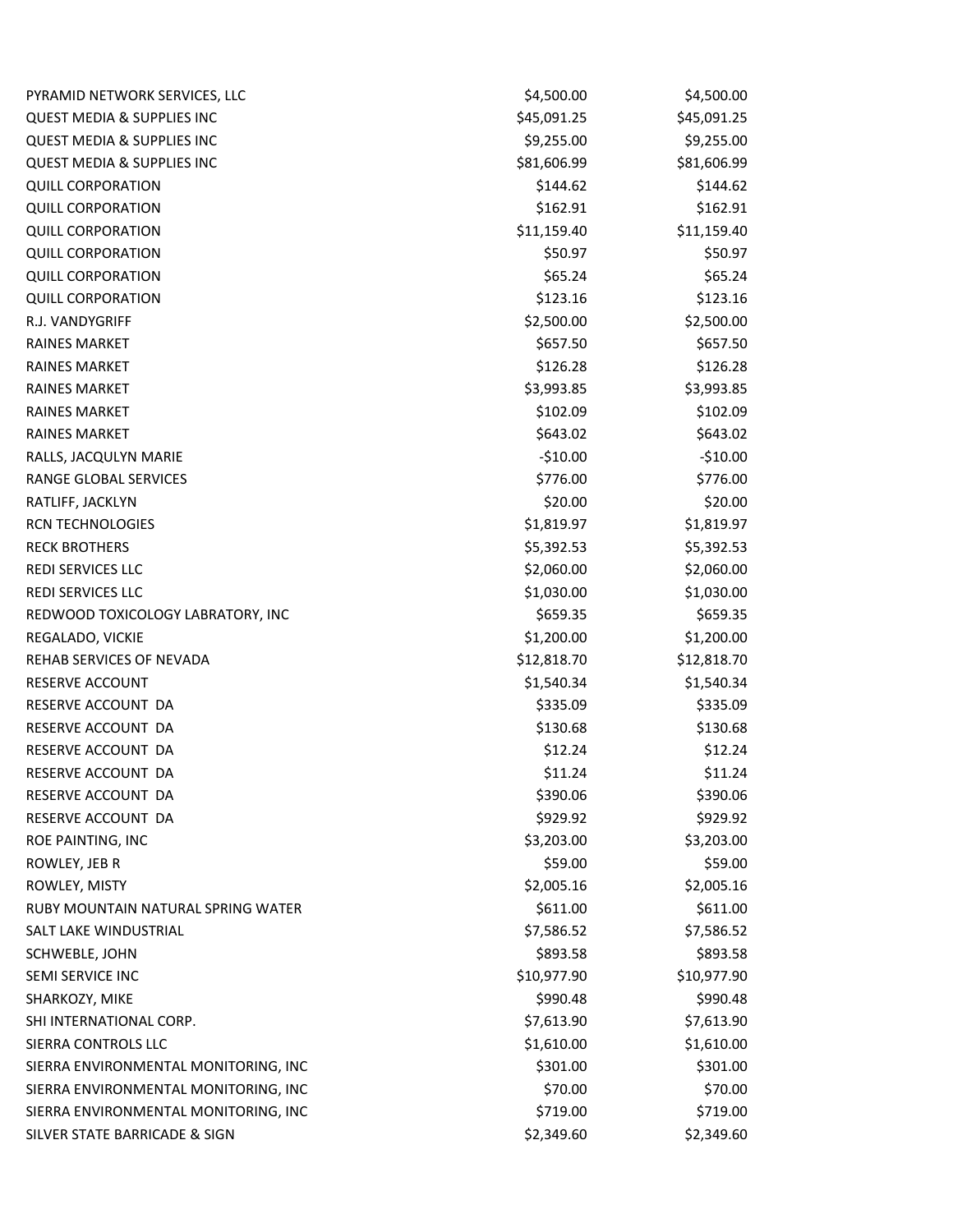| SILVER STATE CONSULTING GROUP LLC            | \$650.00    | \$650.00    |
|----------------------------------------------|-------------|-------------|
| SILVER STATE ELEVATOR INC                    | \$4,500.00  | \$4,500.00  |
| SILVER STATE SPORTSMAN'S ASSOCIATION         | \$8,000.00  | \$8,000.00  |
| SIMPLOT GROWERS SOLUTION                     | \$1,168.76  | \$1,168.76  |
| SINNETT CONSULTING SERVICES INC              | \$475.00    | \$475.00    |
| SKY FIBER INTERNET - HOT SPOT BROADBAND INC  | \$13,840.20 | \$13,840.20 |
| SLAGOWSKI, CARL F                            | \$67.20     | \$67.20     |
| <b>SMALLGUY LLC</b>                          | \$1,350.00  | \$1,350.00  |
| SMITH POWER PRODUCTS INC                     | \$1,144.44  | \$1,144.44  |
| SNOWDEN, ALBERT                              | \$1,409.31  | \$1,409.31  |
| SONICLEAR                                    | \$498.00    | \$498.00    |
| STATE COLLECTION & DISB UNIT (SCADU)         | \$41.91     | \$41.91     |
| STATE COLLECTION & DISB UNIT (SCADU)         | \$6,982.70  | \$6,982.70  |
| STATE FIRE DC SPECIALTIES                    | \$23.83     | \$23.83     |
| STATE FIRE DC SPECIALTIES                    | \$172.23    | \$172.23    |
| STATE FIRE DC SPECIALTIES                    | \$4,431.29  | \$4,431.29  |
| STATE FIRE DC SPECIALTIES                    | \$287.05    | \$287.05    |
| STATE FIRE DC SPECIALTIES                    | \$2,690.00  | \$2,690.00  |
| STEFANKO, DR ROBERT J                        | \$1,316.08  | \$1,316.08  |
| STREAMLINE HR, LLC                           | \$282.15    | \$282.15    |
| <b>SUBURBAN PROPANE</b>                      | \$895.03    | \$895.03    |
| <b>SUBURBAN PROPANE</b>                      | \$65.00     | \$65.00     |
| SUBURBAN PROPANE - ELY                       | \$400.00    | \$400.00    |
| SUBURBAN PROPANE - ELY                       | \$36,684.87 | \$36,684.87 |
| SUBURBAN PROPANE - ELY                       | \$540.43    | \$540.43    |
| <b>SUNDOWN LODGE</b>                         | \$60.00     | \$60.00     |
| SUPPORT WAREHOUSE LTD                        | \$1,152.00  | \$1,152.00  |
| SWITCH, LTD                                  | \$5,833.27  | \$5,833.27  |
| SYBER NETWORKS LLC                           | \$38,216.85 | \$38,216.85 |
| SYSCO INTERMOUNTAIN FOOD                     | \$81.76     | \$81.76     |
| <b>SYSCO INTERMOUNTAIN FOOD</b>              | \$24,399.77 | \$24,399.77 |
| SYSCO INTERMOUNTAIN FOOD                     | \$355.90    | \$355.90    |
| TALL BIKE ED'S UNLIMITED                     | \$10,200.00 | \$10,200.00 |
| TALL BIKE ED'S UNLIMITED                     | \$5,218.24  | \$5,218.24  |
| TALL BIKE ED'S UNLIMITED (Contract)          | \$16,775.01 | \$16,775.01 |
| TALX UC EXPRESS, CORP                        | \$346.54    | \$346.54    |
| <b>TECA DATA SAFE CORPORATION</b>            | \$2,580.00  | \$2,580.00  |
| THOMAS PETROLEUM LLC                         | \$5,653.74  | \$5,653.74  |
| THOMAS PETROLEUM LLC                         | \$51,953.44 | \$51,953.44 |
| THOMAS, TYLER                                | \$347.00    | \$347.00    |
| THOMSON REUTERS-WEST PAYMENT CENTER          | \$399.00    | \$399.00    |
| TODD, KIMBERLY                               | \$30.00     | \$30.00     |
| TUCKER, CHRISTINA                            | \$120.00    | \$120.00    |
| TYLER BUSINESS FORMS - THE ARTINA GROUP, INC | \$593.50    | \$593.50    |
| TYLER TECHNOLOGIES, INC.                     | \$192.00    | \$192.00    |
| U S GEOLOGICAL SURVEY                        | \$21,246.75 | \$21,246.75 |
| UDER, ANDREW                                 | \$47.00     | \$47.00     |
|                                              |             |             |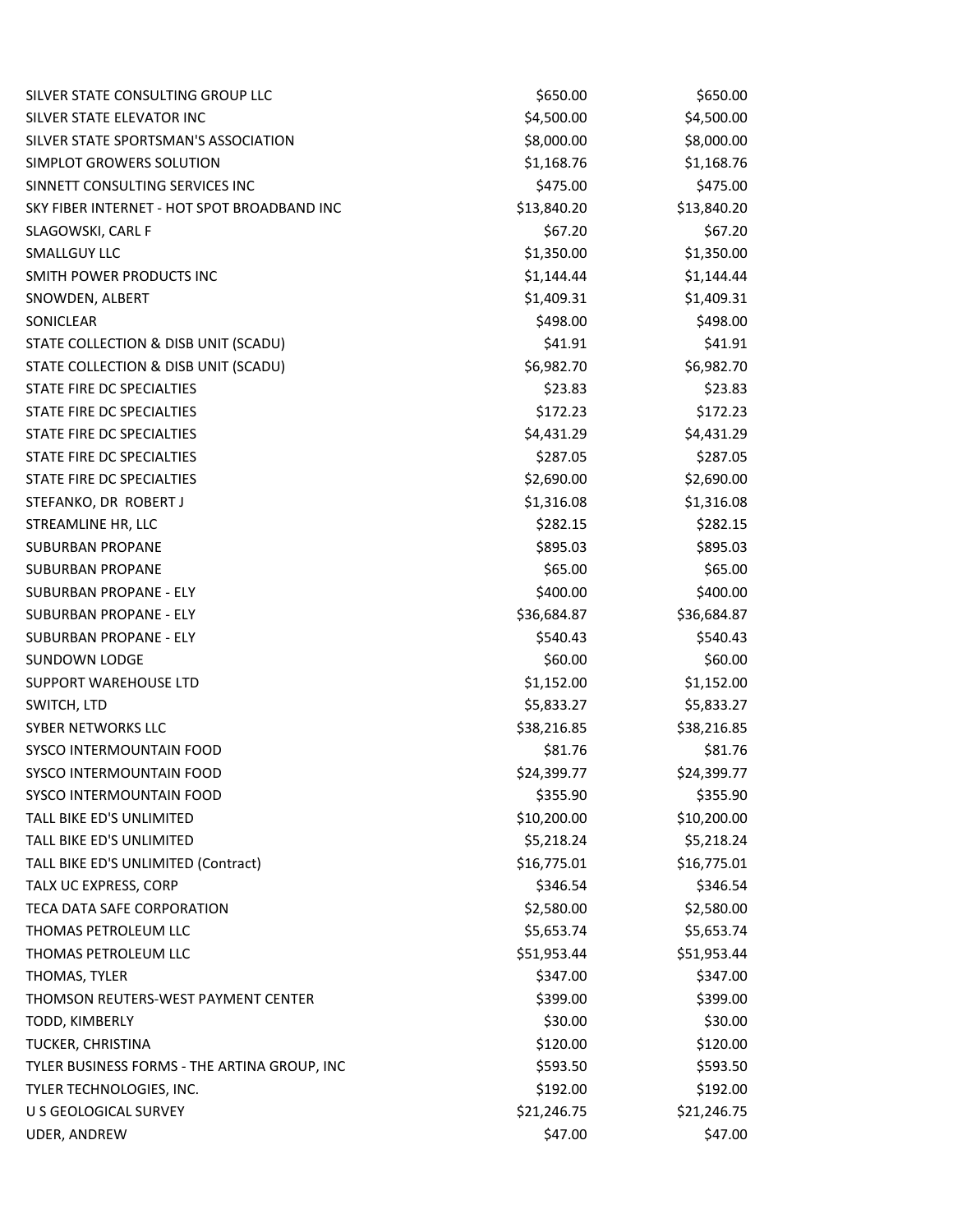| UMINA, MILES                                       | \$528.00     | \$528.00     |
|----------------------------------------------------|--------------|--------------|
| <b>USA BLUE BOOK</b>                               | \$2,942.74   | \$2,942.74   |
| <b>USA BLUE BOOK</b>                               | \$870.12     | \$870.12     |
| VAZQUEZ, NORMA                                     | \$279.02     | \$279.02     |
| <b>VOGUE LINEN-UNIFORM RENT</b>                    | \$5,271.07   | \$5,271.07   |
| <b>VOGUE LINEN-UNIFORM RENT</b>                    | \$140.94     | \$140.94     |
| VOYA STATE STREET BANK BOSTON, MA                  | \$187.50     | \$187.50     |
| VOYA STATE STREET BANK BOSTON, MA                  | \$226.19     | \$226.19     |
| VOYA STATE STREET BANK BOSTON, MA                  | \$858.32     | \$858.32     |
| VOYA STATE STREET BANK BOSTON, MA                  | \$21,565.58  | \$21,565.58  |
| VOYA STATE STREET BANK BOSTON, MA                  | \$245.00     | \$245.00     |
| VOYA STATE STREET BANK BOSTON, MA                  | \$1,172.41   | \$1,172.41   |
| <b>WALMART CAPITAL ONE</b>                         | \$1,088.63   | \$1,088.63   |
| WASHINGTON NATIONAL INSURANCE CO                   | \$51.47      | \$51.47      |
| WASHINGTON NATIONAL INSURANCE CO                   | \$549.28     | \$549.28     |
| WASHINGTON NATIONAL INSURANCE CO                   | \$29.84      | \$29.84      |
| WASHINGTON NATIONAL INSURANCE CO                   | \$5.21       | \$5.21       |
| <b>WASHINGTON NATIONAL INSURANCE CO</b>            | \$124.30     | \$124.30     |
| WASHINGTON NATIONAL INSURANCE CO                   | \$16,319.72  | \$16,319.72  |
| WASHINGTON NATIONAL INSURANCE CO                   | \$613.20     | \$613.20     |
| WASHINGTON NATIONAL INSURANCE CO                   | \$1,817.74   | \$1,817.74   |
| <b>WASHINGTON STATE SUPPORT REGISTRY</b>           | \$201.20     | \$201.20     |
| WASHOE COUNTY SHERIFF'S OFFICE - CRIME LAB BILLING | \$360.00     | \$360.00     |
| WATTS, JESSE                                       | \$902.00     | \$902.00     |
| WEBSTER, TRINA                                     | \$35.00      | \$35.00      |
| <b>WELLS PROPANE</b>                               | \$359.52     | \$359.52     |
| <b>WELLS PROPANE</b>                               | \$9,653.66   | \$9,653.66   |
| <b>WELLS PROPANE</b>                               | \$1,469.00   | \$1,469.00   |
| <b>WELLS RURAL ELECTRIC CO</b>                     | \$121.00     | \$121.00     |
| WESTERN INSURANCE SPECIALTIES INC                  | \$869.64     | \$869.64     |
| WESTERN INSURANCE SPECIALTIES INC                  | \$92.40      | \$92.40      |
| <b>WESTERN NV SUPPLY CO</b>                        | \$782.26     | \$782.26     |
| WESTERN NV SUPPLY CO                               | \$5,420.01   | \$5,420.01   |
| WESTERN NV SUPPLY CO                               | \$9,566.93   | \$9,566.93   |
| WESTERN NV SUPPLY CO                               | \$4,057.15   | \$4,057.15   |
| <b>WESTERN SPIRIT FOUNDATION</b>                   | \$8,000.00   | \$8,000.00   |
| <b>WESTERN SPIRIT FOUNDATION</b>                   | \$2,000.00   | \$2,000.00   |
| <b>WESTERN STATES ENTERPRISES</b>                  | \$2,503.44   | \$2,503.44   |
| <b>WESTERN STATES ENTERPRISES</b>                  | \$1,438.24   | \$1,438.24   |
| WESTERN TROPHY & ENGRAVING INC                     | \$8.50       | \$8.50       |
| WHEAT, TABITHA                                     | \$85.00      | \$85.00      |
| WHIMPLE, HEIDI                                     | \$122.00     | \$122.00     |
| WHIMPLE, MADISON                                   | \$1,116.00   | \$1,116.00   |
| WHITE PINE COUNTY FINANCE OFFICE                   | \$7,506.12   | \$7,506.12   |
| WHITE PINE COUNTY JUVENILE PROBATION               | \$63.00      | \$63.00      |
| WILLIAM BEE RIRIE HOSPITAL - CONTRACT              | \$158,250.00 | \$158,250.00 |
| WILLIAM BEE RIRIE HOSPITAL-MEDICAL                 | \$1,603.36   | \$1,603.36   |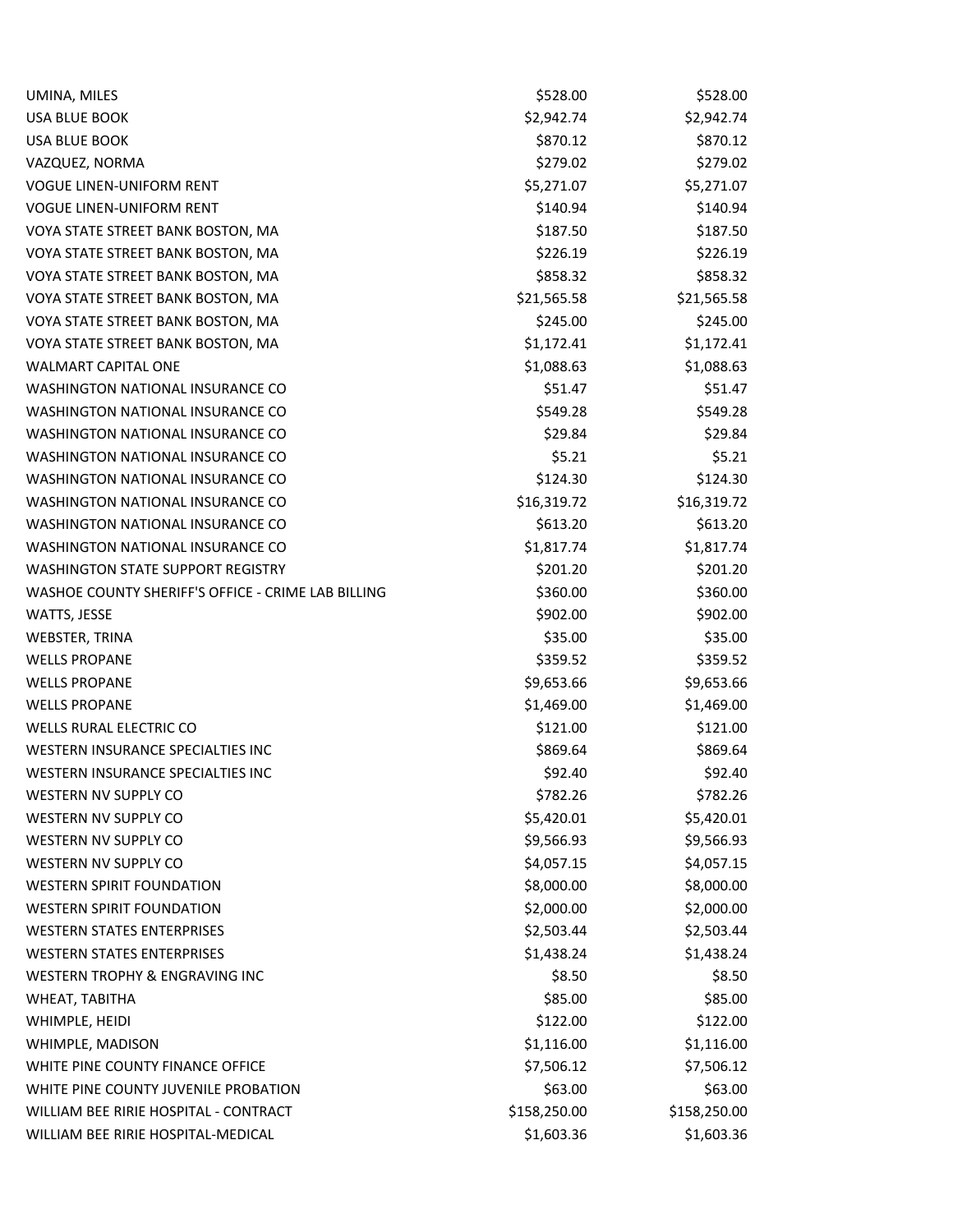|                                  | <b>TOTAL</b> | \$5,681,693.35 | \$5,681,693.35 |
|----------------------------------|--------------|----------------|----------------|
|                                  |              |                |                |
| ZIMMERMAN, STEVE                 |              | \$34.97        | \$34.97        |
| <b>XEROX CORPORATION</b>         |              | \$1,340.71     | \$1,340.71     |
| <b>XEROX CORPORATION</b>         |              | \$24.85        | \$24.85        |
| <b>XEROX CORPORATION</b>         |              | \$188.30       | \$188.30       |
| <b>XEROX CORPORATION</b>         |              | \$290.62       | \$290.62       |
| WINNEMUCCA PUBLISHING INC        |              | \$998.75       | \$998.75       |
| <b>WILSON BATES FURNITURE CO</b> |              | \$1,699.00     | \$1,699.00     |
| WILLMAN, JOSHUA                  |              | \$335.00       | \$335.00       |
| WILLIAMS, SKYLAR                 |              | \$148.00       | \$148.00       |